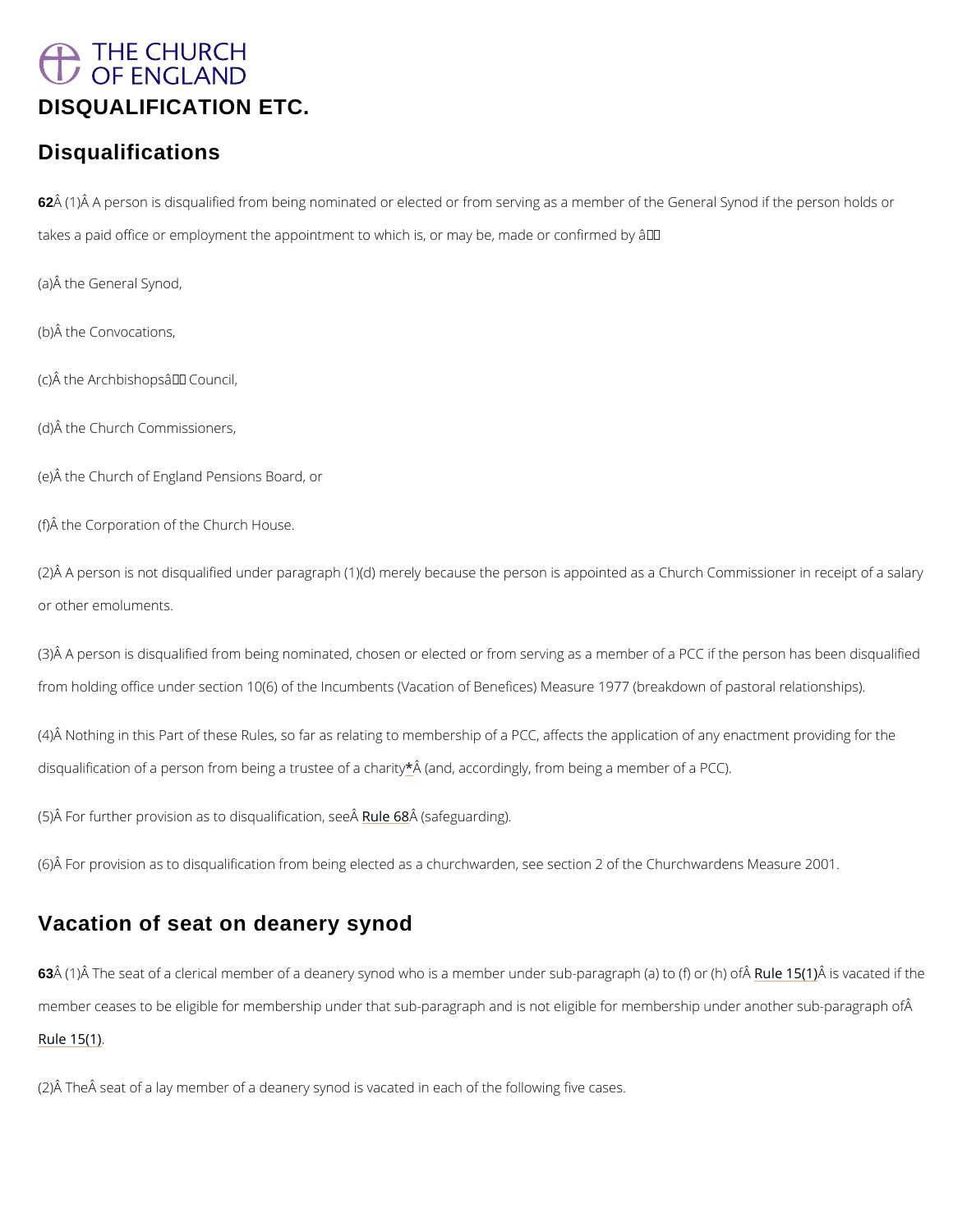<span id="page-1-0"></span>(3)  $\hat{A}$  The first case is where the member  $\hat{a} \in \hat{B}$ 

(a)Â was elected as a parochial representative of the laity, but

(b) $\hat{A}$  ceases to have his or her name on the roll of the parish by which he or she was elected

(4)  $\hat{A}$  The second case is where the member  $\hat{a} \in \hat{B}$ 

(a) $\hat{A}$  became a represen $\hat{R}$ autiere $2\hat{B}$  (1)  $\hat{C}$   $\hat{C}$  and church), but

(b)Â ceases to have his or her name on the community roll of the cathedral church concerned.

(5) $\hat{A}$  The third case is where the member  $\hat{a} \in \hat{B}$ 

(a) $\hat{A}$  became a representative under under  $\hat{a}$  ( $\hat{a}$ )  $\hat{e}$   $\hat{a}$ )  $\hat{e}$   $\hat{a}$  wand dpeer  $\hat{a}$ uliar etc.), but

(b)Â ceases to be declared by the dean concerned to be a habitual worshipper.

(6)  $\hat{A}$  The fourth case is where the member  $\hat{a} \in \hat{B}$ 

(a) $\hat{A}$  became a representative under under  $\hat{A}$  24  $\hat{A}$  for  $\hat{A}$  and  $\hat{A}$  ative), but

(b)Å ceases to be declared by the leader of the mission initiative concerned to be part of the

(7)Â The fifth case is where the member becomes a clerk in Holy Orders.

(8) $\hat{A}$  A lay memberâ $\epsilon^{T M}$ s seat is not vacated under paragraph (3) if â $\epsilon$ "

(a)Â the member satisfies a condition under paragraph (9), and

(b) $\rm \AA$  before the vacancy arises, the PCC resolves that the memberâ $\in$  ™s seat is not to be vac

(9)  $\hat{A}$  The conditions are as follows  $\hat{a} \in \hat{B}$ 

(a)  $\hat{A}$  that th[e](#page-8-0) member  $\hat{a} \in T^M$  s name is ente  $\hat{A}$  e dinoth  $\hat{a}$  holds be f a parish

(b) $\hat{A}$  that the member $\hat{a} \in \texttt{TM}$ s name is entered on the community roll of the cathedral church of

cathedral church, on the community roll of any of them;

(c) $\hat{\sf A}$  that the leader of a mission initiative in the diocese declares the member to be part of

(10) A member's seat on a deanery synod is vacatedRiufl**etÂs&thdætctble dmoemmberân£p™esale uenodteio**.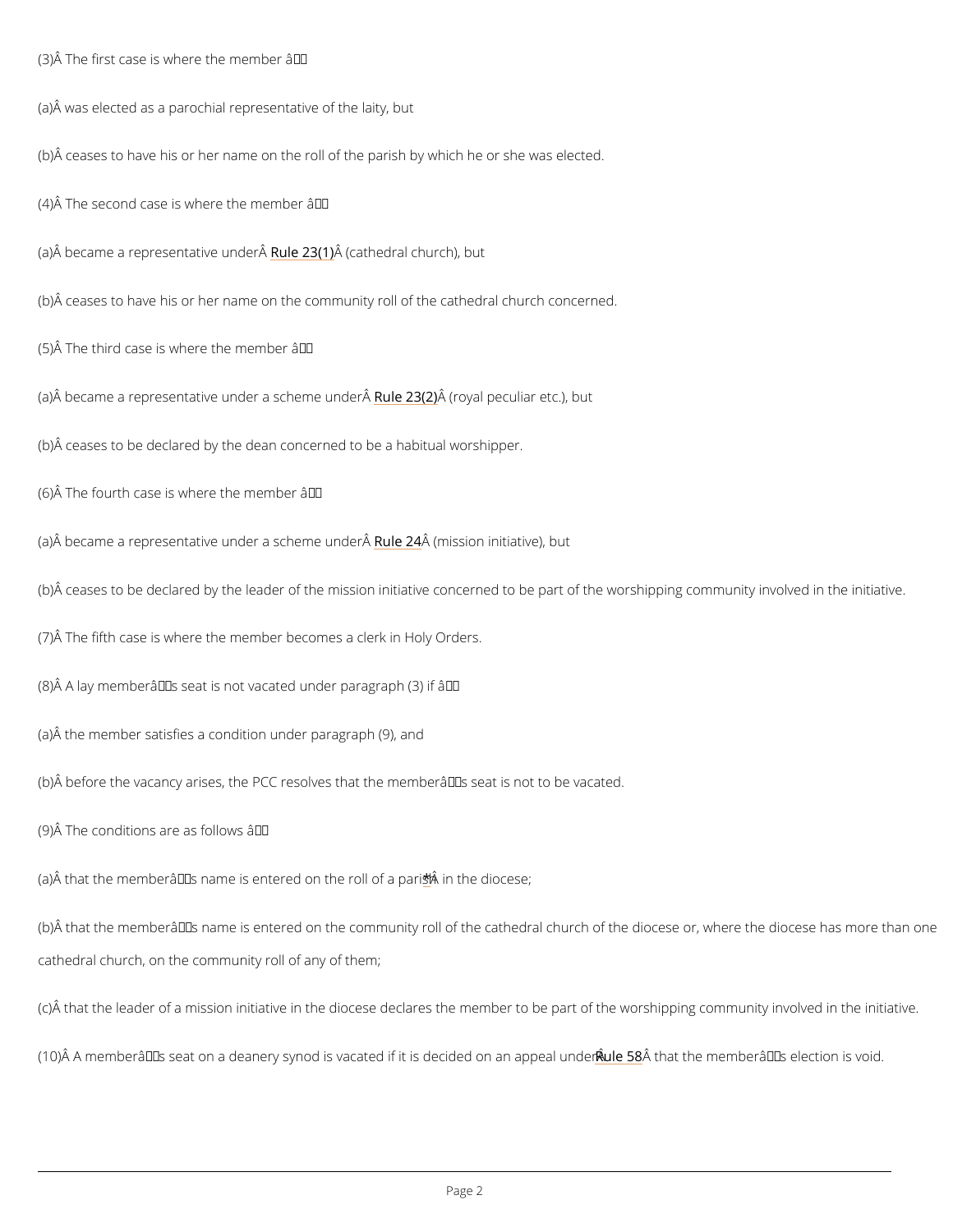(11) $\hat{A}$  For $\hat{A}$  further cases where a member $\hat{a} \in \text{TM}$ s seat o<mark>nRualed</mark>e $\hat{a}$ 88 (nsearfye **gya** oddini**g eac**a) ted, see  $\hat{A}$ 

### Vacation of seat on diocesan synod

64Å (1)Å The seat of a clerical member of a diocesan synod who was elected by the house of if the member ceases to be qualified for election by that house.

(2)  $\hat{A}$  But a memberâ $\epsilon^{T M}$ s seat is not vacated under paragraph (1) if â $\epsilon^*$ 

(b)  $\hat{A}$  before the vacancy arises, the clerical members of the standing committee of the deane be vacated.

(3)Å The seat of a lay member of a diocesan synod who was elected by the house of laity of the following five cases.

(4)  $\hat{A}$  The first case is where the member  $\hat{a} \in \hat{B}$ 

(a) $\hat{A}$  qualified for ele $\hat{R}$  tuiken 3 $\hat{B}$ ( $\hat{A}$ )  $\hat{B}$ )  $\hat{B}$   $\hat{B}$  rish roll), but

(a)Â the member continues to work or reside in the diocese, and

(b)Â ceases to have his or her name on the roll of a parish in the deanery.

(5)  $\hat{A}$  The second case is where the member  $\hat{a} \in \hat{B}$ 

(a) $\hat{A}$  qualified for ele $\hat{R}$  unider 3 $\hat{G}$ ( $\hat{A}$ ) $\hat{B}$ ) $\hat{\theta}$  ( $\hat{B}$ ) $\hat{\theta}$ )  $\hat{B}$  athe dral church), but

(b)Â ceases to have his or her name on the community roll of the cathedral church concerned.

(6) $\hat{A}$  The third case is where the member  $\hat{a} \in \hat{B}$ 

(a) $\hat{A}$  qualified for ele $\hat{R}$  tuiken 3 $\hat{B}$ n $(\hat{A}\hat{B})$   $\hat{\theta}$  ((ro $\hat{B}$ ))  $\hat{A}$  peculiar etc.), but

(b)Â ceases to be declared by the dean to be a habitual worshipper.

(7) $\AA$  The fourth case is where the member â $\epsilon$ "

(a) $\hat{A}$  qualified for ele $\hat{R}$  uniden 366 $(\hat{A}\hat{B}\hat{\phi})$  (m $\hat{A}$ ) is sion initiative), but

(b) $\hat{A}$  ceases to be declared by the leader of the mission initiative concerned to be part of the

(8)Â The fifth case is where the member becomes a clerk in Holy Orders.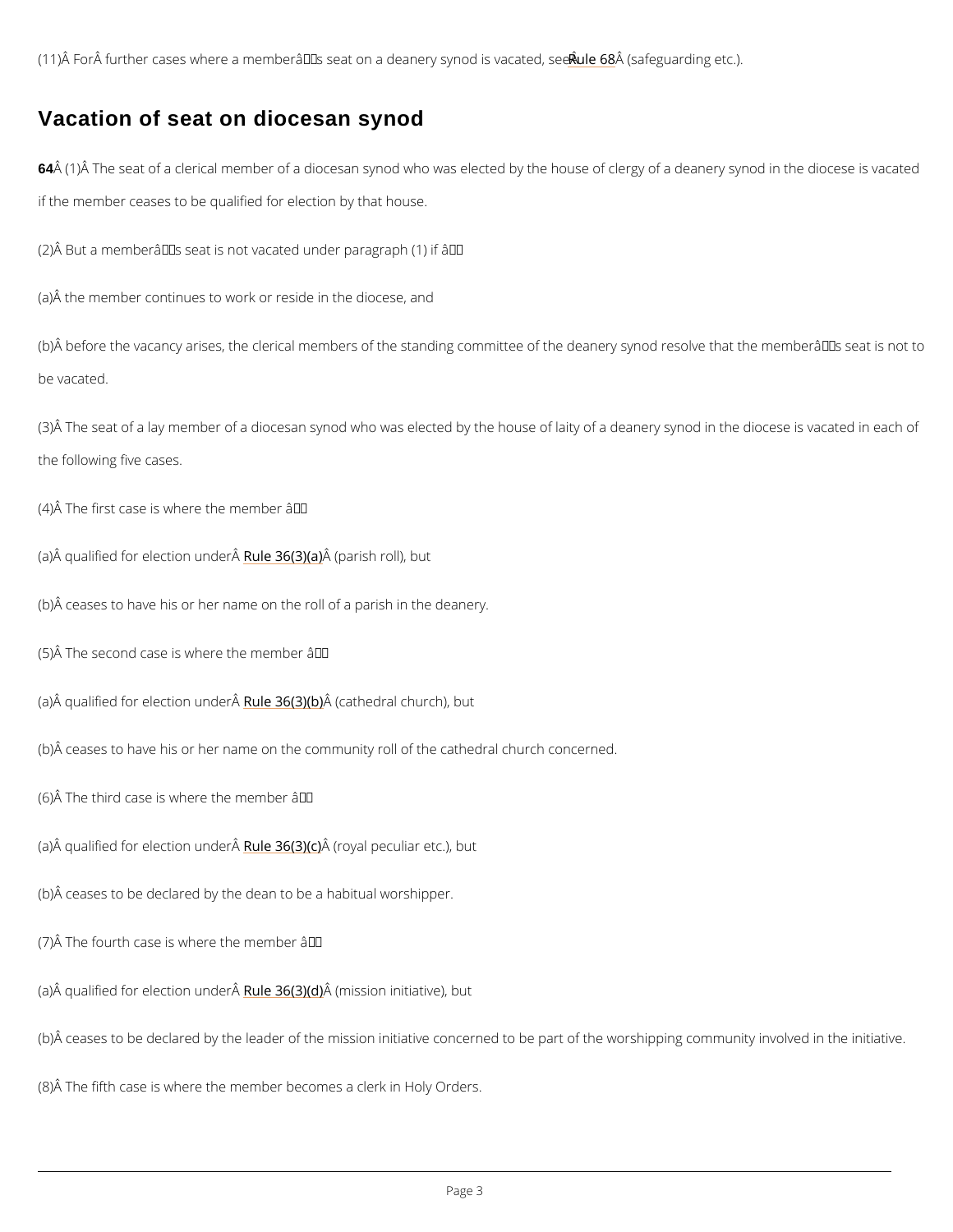(9)Å A lay memberâ $\in$ ™s seat is not vacated under paragraph (4) if â $\in$ "

(a) $\hat{A}$  the member satisfies Raule 636( $\hat{A}$ ) din  $\hat{A}$ 

(b)Å before the vacancy arises, the lay members of the standing committee of the deanery sy vacated.

 $(10)$   $\hat{A}$  If a lay member of a diocesan synod is also an elected member of the House of Laity o diocesan synod is Å not vacated under this Rule if the bishopâ $\in$  ™s council and staRnuden 65x(7) n (member willing and able to serve) in that member's case.

(11) A member's seat on a diocesan synod is vacate<mark>dRuiflei</mark>tÂsi8shoale dihdee ohnen naenrâan⊕ p<sup>w</sup>esa ellencotieo

(12)  $\hat{A}$  For further cases where a member $\hat{a} \in \mathbb{T}^M$ s seat on Raubleid $\hat{a}$ ce  $\hat{a}$  safegyaodding etaca)ted, see  $\hat{A}$ 

(b) $\hat{A}$  ceases to have his or her name on the community roll of the cathedral church of the dio cathedral church, on the community roll of any of them.

(4)  $\hat{A}$  The third case is where the member  $\hat{a} \in \hat{B}$ 

(a)Â qualified for eleRetuiken 5 $\hat{\mathcal{M}}$  (\$)  $\hat{\phi}$   $\hat{\phi}$   $\hat{\phi}$  al peculiar etc.), but

#### Vacation of seat in House of Laity of General Synod

65Â (1)Â The seat of an elected member of the House of Laity of the General Synod is vacate

(2)  $\hat{A}$  The first case is where the member  $\hat{a} \in \hat{B}$ 

(a) $\hat{A}$  qualified for ele $\hat{R}$  tuiken 500 $\hat{A}$ ( $\hat{B}$ )  $\hat{\theta}$  ( $\hat{r}$  $\hat{A}$ )  $\hat{A}$  rish roll), but

(b)Â ceases to have his or her name on the roll of a parish in the diocese concerned.

(3) $\hat{A}$  The second case is where the member  $\hat{a} \in \hat{B}$ 

(a)Å qualified for eleRetuiken 5 $\omega$ n( $\ddot{\mathbf{a}}$ )  $\phi$ ( $\ddot{\mathbf{b}}$ ) the dral church), but

(b)Â ceases to be declared by the dean concerned to be a habitual worshipper.

(5)  $\hat{A}$  The fourth case is where the member  $\hat{a} \in \hat{B}$ 

(a) $\hat{A}$  qualified for ele $\hat{R}$  tuiken 5 $\hat{U}$ n  $\hat{A}$  of  $\hat{A}$  sion initiative), but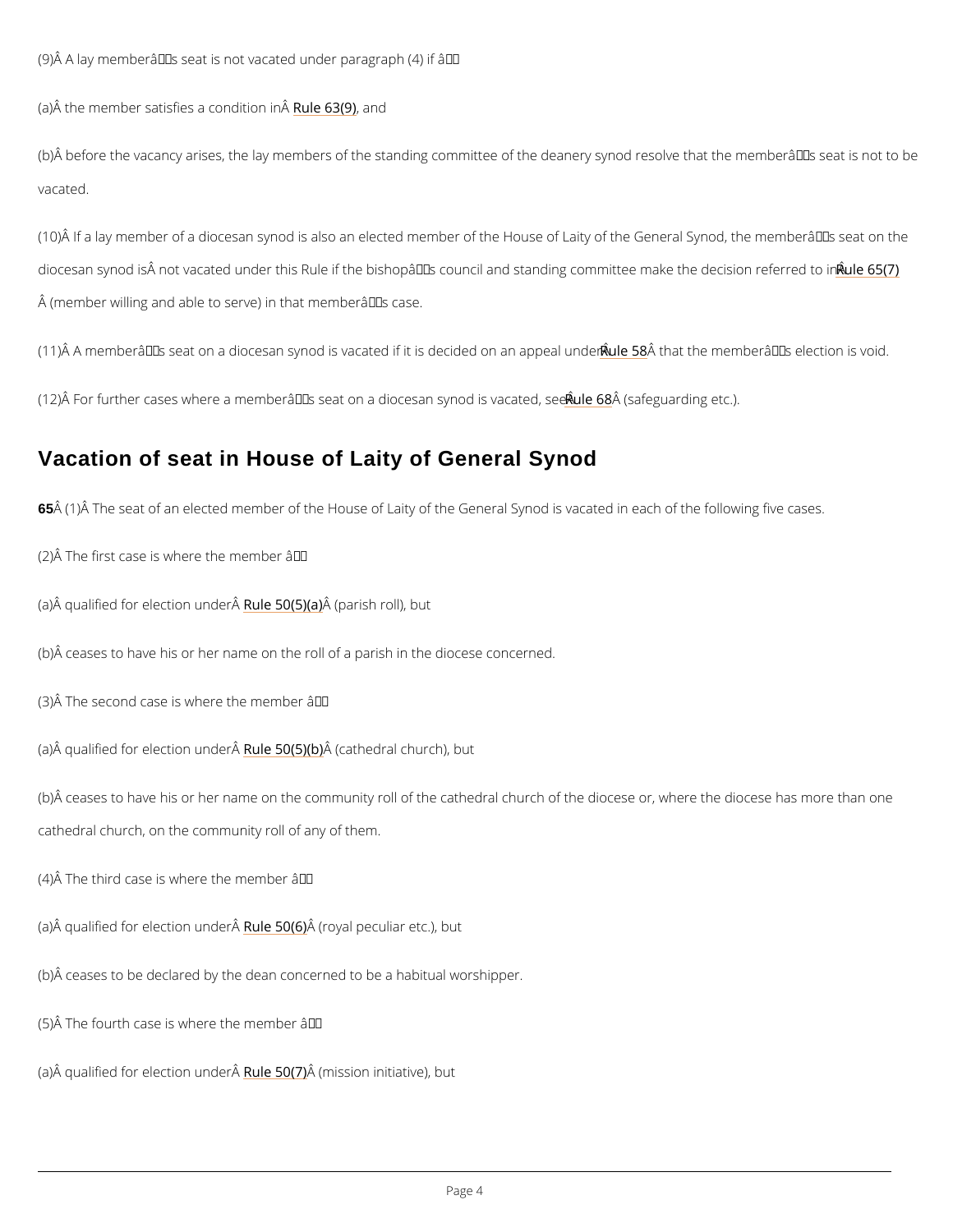<span id="page-4-0"></span>(b)Å ceases to be declared by the leader of the mission initiative concerned to be part of the

(6)Â The fifth case is where the member becomes a clerk in Holy Orders.

(7)Å But a memberâ $\in$ ™s seat is not vacated under paragraphs (2) to (5) if, before the vacanc standing committee decide that the member is willing and able to discharge to their satisfact the General Synod elected for that diocese.

(8)Å Where a decision under paragraph (7) is made, the lay members of the bishopâ $\in$ ™s cour year after making the decision and annually after that  $\hat{a} \in \hat{a}$ 

(a) $\AA$  review the memberâ $\epsilon$ ™s membership of the House of Laity of the General Synod, and

66 $\rm \hat{A}$  (1) $\rm \hat{A}$  A person is not disqualified from being elected or chosen as a member of a body und a member of that body ex officio.

(2)Å A person elected or chosen as a member of a body under these Rules does not vacate h become a member of that body ex officio.

(b) decide whether he or she is still willing and able as mentioned in paragraph (7).

(9)Å The seat of an elected member of the House of Laity of the General Synod Ralea& ated if

(10)Å The seat of an elected member of the House of Laity of the General Synod is vac&tueld i  $59^{\circ}$  $59^{\circ}$  that the member  $\hat{a} \in \mathbb{M}$  s election is void.

(11)  $\hat{A}$  For further cases where a member $\hat{a} \in \text{Im} s$  seat in the House of Rauiltey  $\hat{A}$ oof stahfee gCueannedriaalg Seytoro)

### Ex officio membership

### Resignation

67Å (1)Å Å person holding office under these Rules or who is a member of a body constituted

membership by giving notice in writing to the secretary of the body of which the person is an

(2)  $\hat{A}$  A resignation under this Rule takes effect  $\hat{a} \in \hat{B}$ 

(a)Â on the date specified in the notice, or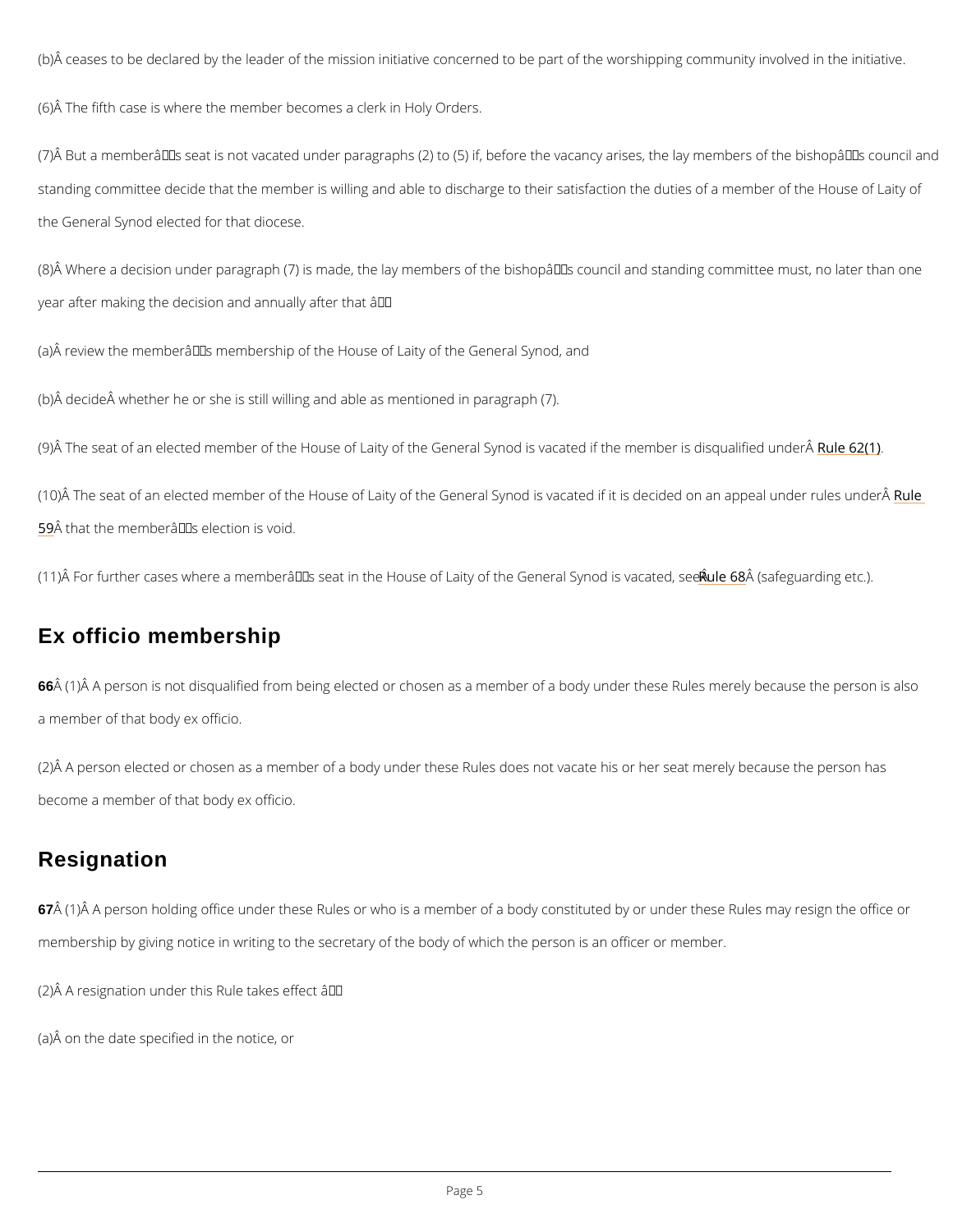<span id="page-5-0"></span>(b)Â if no date is specified in the notice, on the date on which the secretary receives the notice.

## **Safeguarding cases: disqualification and vacation of seat**

**68** $\hat{A}$  (1) $\hat{A}$  If a person is included in a barred list, the person is disqualified  $\hat{a}$  III

(a)Â from being nominated, chosen or elected as, or from serving as, a member of a PCC, a deanery synod, a diocesan synod or the General Synod;

(3)Â If a person disqualified under paragraph (1) or (2) is a member of a PCC, a deanery synod, a diocesan synod or the House of Laity of the General Synod, the memberâlls seat is vacated.

 $(4)$  A personâll Ds disqualification under paragraph (2) may be waived by the bishop of the diocese in question giving the person notice in writing; and the notice must specify the bishopâlls reasons for giving the waiver.

(b)Â from being appointed to act as, or from acting as, secretary or treasurer of a PCC.

(2)Â If a person is convicted of an offence mentioned in Schedule 1 to the Children and Young Persons Act 1933, the person is disqualified â

(a)Â from being nominated, chosen or elected as, or from serving as, a member of a PCC, a deanery synod, a diocesan synod or the General Synod;

(b)  $\hat{A}$  from  $\hat{A}$  being appointed to act as, or from acting as, secretary or treasurer of a PCC.

(5)Â Where a person whose seat has been vacated under paragraph (3) has his or her disqualification waived under paragraph (4), the person may resume his or her seat if it has remained vacant.

(6)Â A waiver under paragraph (4) â

(a)Â is of unlimited duration, and

(b)Â has effect in every diocese.

(7) $\hat{A}$  Before deciding whether to give a waiver under paragraph (4), the bishop must consult  $\hat{a}$  $\Box$ 

(a)Â the diocesan safeguarding advisor, and

(b)Â such other persons as the bishop considers appropriate.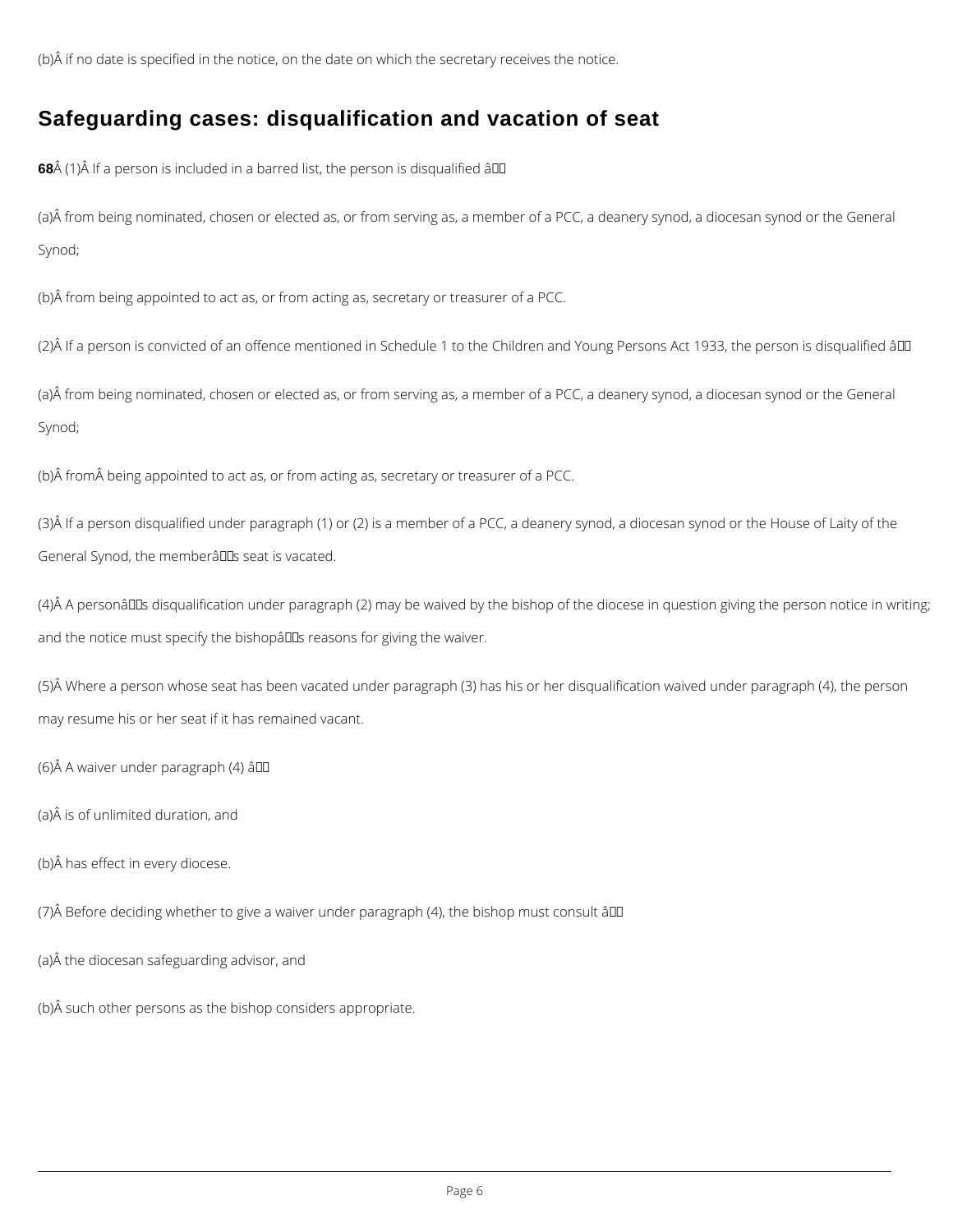<span id="page-6-0"></span>(8)Â On giving a notice under paragraph (4), the bishop must give a copy of the notice to the registrar of the diocese; and the registrar must file the copy in the diocesan registry.

69Å (1)Å This Rule applies where a member of a PCC or the secretary or treasurer of a PCC or a member of a deanery synod, a diocesan synod or the General Synod â

## **Safeguarding cases: suspension**

(3)Â The bishop may suspend the person from the position in question by giving the person notice in writing; and the notice must specify the bishopâlles reasons for imposing the suspension.

(a)Â is arrested on suspicion of committing an offence mentioned in Schedule 1 to the Children and Young Persons Act 1933, or

(b)Â is charged with an offence mentioned in that Schedule without being arrested.

(2)Â This Rule also applies where the bishop of a diocese is satisfied, on the basis of information provided by a local authority or the police, that a person of a description given in paragraph (1) presents a significant risk of harm.

(4)Â The bishop may at any time revoke the suspension by giving the person notice in writing.

(5) A For A the purposes of paragraph (2), a person presents a significant risk of harm if there is a significant risk that the person may âll

(a)Â harm a child or vulnerable adult,

(b)Â cause a child or vulnerable adult to be harmed,

(c)Â put a child or vulnerable adult at risk of harm,

(d)Â attempt to harm a child or vulnerable adult, or

(e)Â incite another person to harm a child or vulnerable adult.

(6)Â Before deciding whether to suspend a person under paragraph (3), or to revoke a suspension made under that paragraph, the bishop must consult â

(a)Â the diocesan safeguarding advisor, and

(b)Â such other persons as the bishop considers appropriate.

(7)Â A suspension in a case within paragraph (1) continues (unless revoked under paragraph (4)) until the earlier of â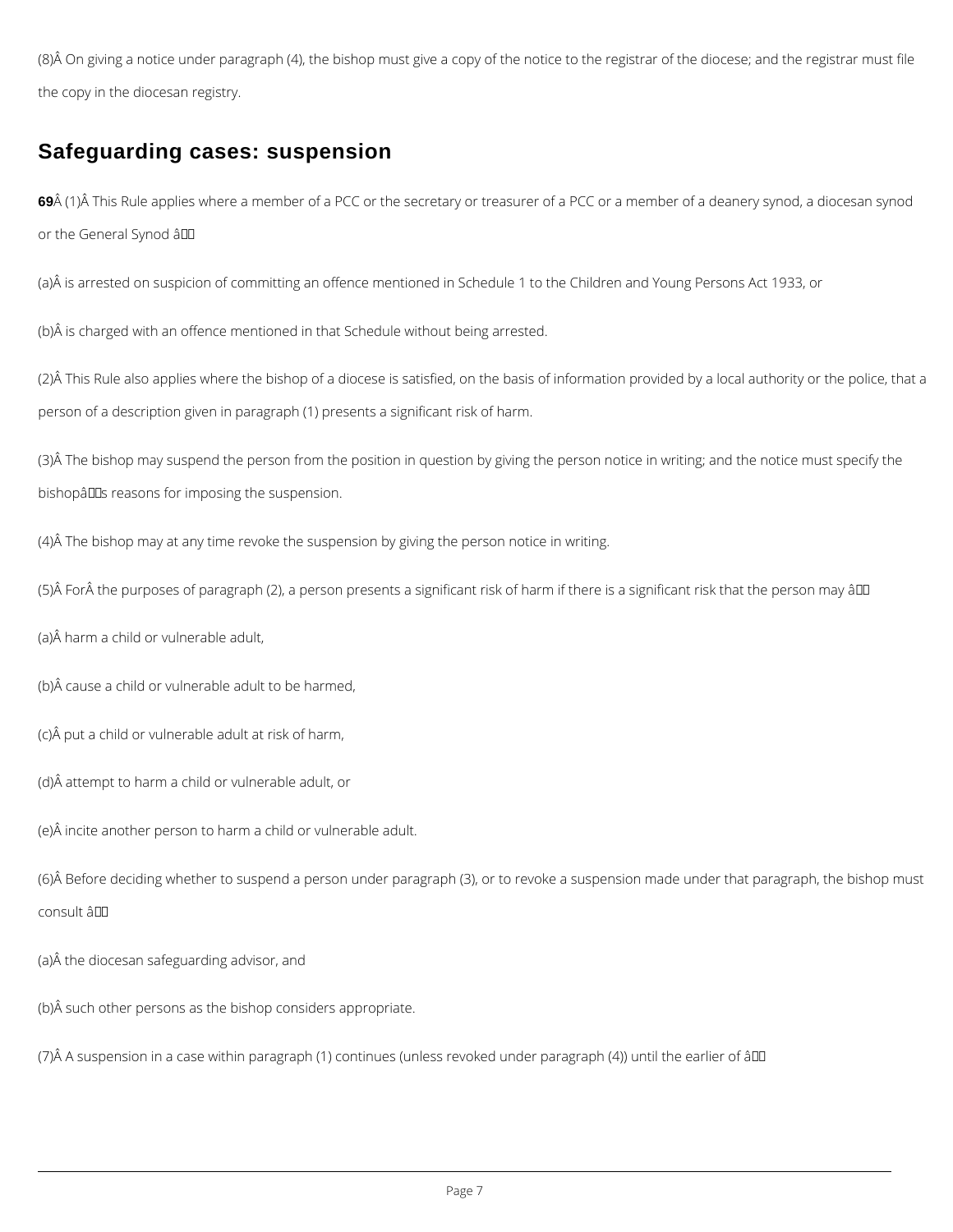(a)Â the expiry of three months beginning with the day on which the notice is given, and

(b)Â the conclusion of the matter.

 $(8)$  Where a person is suspended in a case within paragraph  $(1)$  and the matter is not concl referred to in paragraph (7)(a), a further notice of suspension may be given under paragraph the further suspension as they applied to the earlier suspension or suspensions.

(9)Â A suspension in a case within paragraph (2) continues (unless revoked under paragraph the day on which the notice is given.

(10)Å Where a person is suspended in a case within paragraph (2), a further notice of suspei paragraph (9) and this paragraph apply to the further suspension as they applied to the earli

(11)Å Having given a notice of suspension or revocation under this Rule, the bishop must giv

(a)Â the clergy who hold office in the parish,

(b)Â the churchwardens of the parish,

(c)Â the registrar of the diocese,

(d)Â the diocesan safeguarding advisor, and

(e)Â such other persons as the bishop considers appropriate.

(12)Å The registrar must file a notification given under paragraph (11)(c) in the diocesan reg

(13) $\hat{A}$  For $\hat{A}$  the purposes of this Rule, a matter is concluded when  $\hat{a} \in \hat{A}$ 

(a)Â a decision is taken not to charge the person with the offence in question, or

(b) $\hat{A}$  where the person is charged with the offence, the proceedings for the offence are concl

## Safeguarding cases: appeal against suspension

70 Å (1) Å A person who is given a notice Roufles  $690(6)$  analy appeal and painst the suspension in accordance  $30(4)$ 

time being in force under section 83 of the Ecclesiastical Jurisdiction and Care of Churches

(2)Â An appeal under this Rule must be made to the president of tribunals (as to whom, see )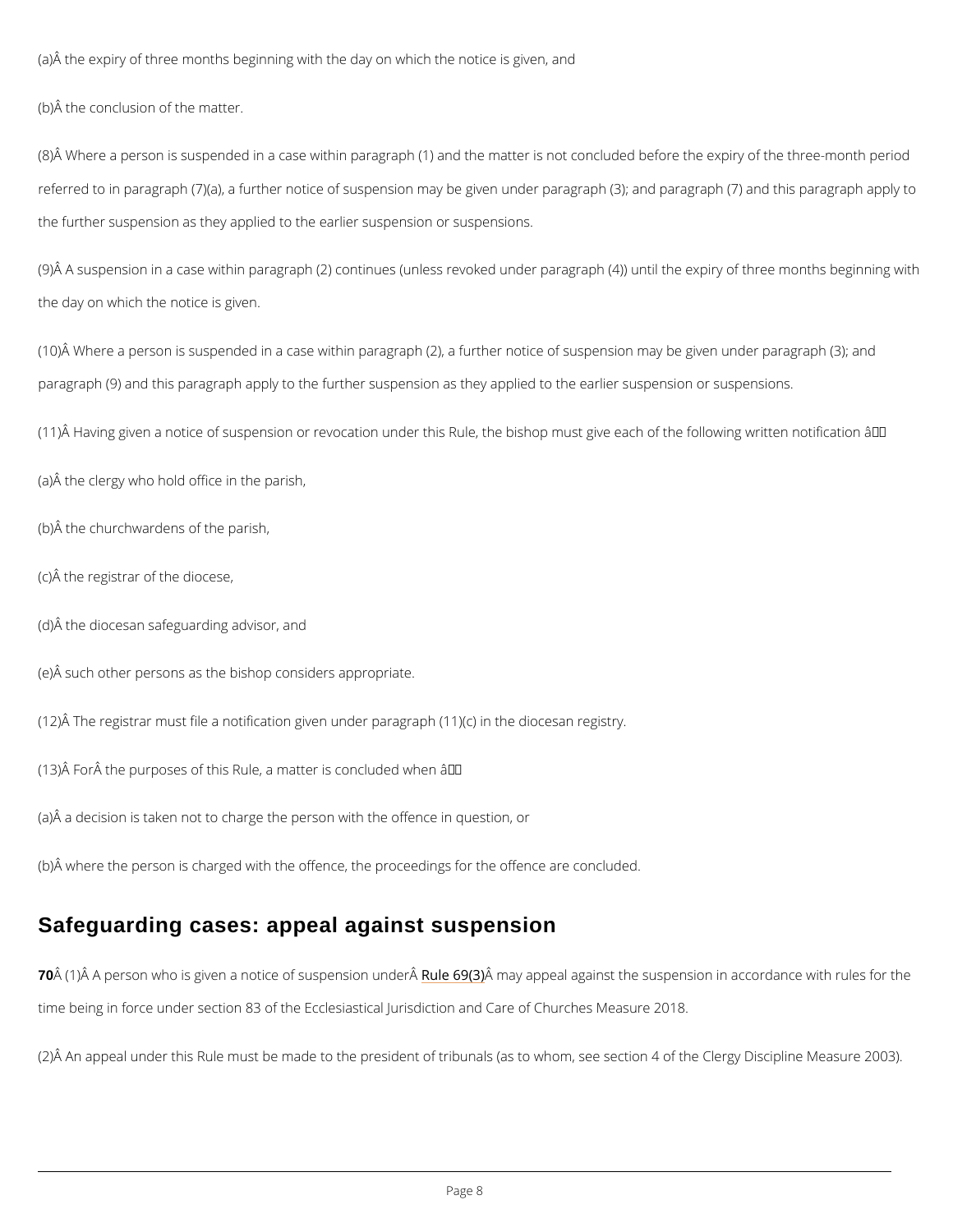<span id="page-8-0"></span>(3)Å On an appeal under this Rule, the president of tribunals may, within 28 days following t suspension.

### Safeguarding cases: interpretation

71  $\hat{A}$  (1)  $\hat{A}$  In this Part of these Rules  $\hat{a} \in \hat{A}$ 

 $\hat{a} \in \tilde{b}$  barred list $\hat{a} \in \tilde{b}$  has the same meaning as in the Safeguarding Vulnerable Groups Act 2006  $\hat{a} \in \tilde{c}$  child $\hat{a} \in \tilde{c}$  means a person aged under 18;

 $\hat{\mathbf{a}} \in \tilde{\mathbf{a}}$ diocesan safeguarding advisor $\hat{\mathbf{a}} \in \tilde{\mathbf{a}}$  means the person appointed as such under Canon C 30

 $\hat{a} \in \tilde{a}$  vulnerable adult $\hat{a} \in \tilde{a}$  has the same meaning as in the Safeguarding and Clergy Discipline

(2)Â A reference in this Part of these Rules to an offence mentioned in Schedule 1 to the Ch an offence which is  $\hat{a} \in$ "

(a)Â mentioned in that Schedule as amended, extended or applied from time to time, or

(b) $\hat{A}$  treated by an enactment (whenever passed or made) as if it were mentioned in that Sche

#### Notes

 $\Delta^*$  $\Delta^*$  Se $\Theta$ Â $\hat{A}$ rtÂ $9$ of the Charities Act 201Htt(pa://aww.leegislation.gov.uk/

[\\*](#page-1-0)Å A person whose name is on the roll of a guild church in the City of London is treated for t of the parish in which the guild chuR  $\bm{c}$  hei $\bm{\hat{s}}$  $\bm{\hat{s}}$  $\bm{\hat{s}}$ s (i $\bm{\hat{a}}$  )  $\bm{a}$  ( $\bm{\hat{B}}$ e) d: see  $\hat{A}$ 

Where can I purchase the Church Representation Rules?

Church Representation Rules book.

Image not found or type unknown



#### Available as a book from Church House Publishing

Church Representation Rules on an iPad Pro.

Image not found or type unknown

[Purchase an electronic version](https://www.amazon.co.uk/Church-Representation-Rules-2020-introduction-ebook/dp/B081T9THWT/ref=tmm_kin_swatch_0?_encoding=UTF8&qid=1575287955&sr=8-1)